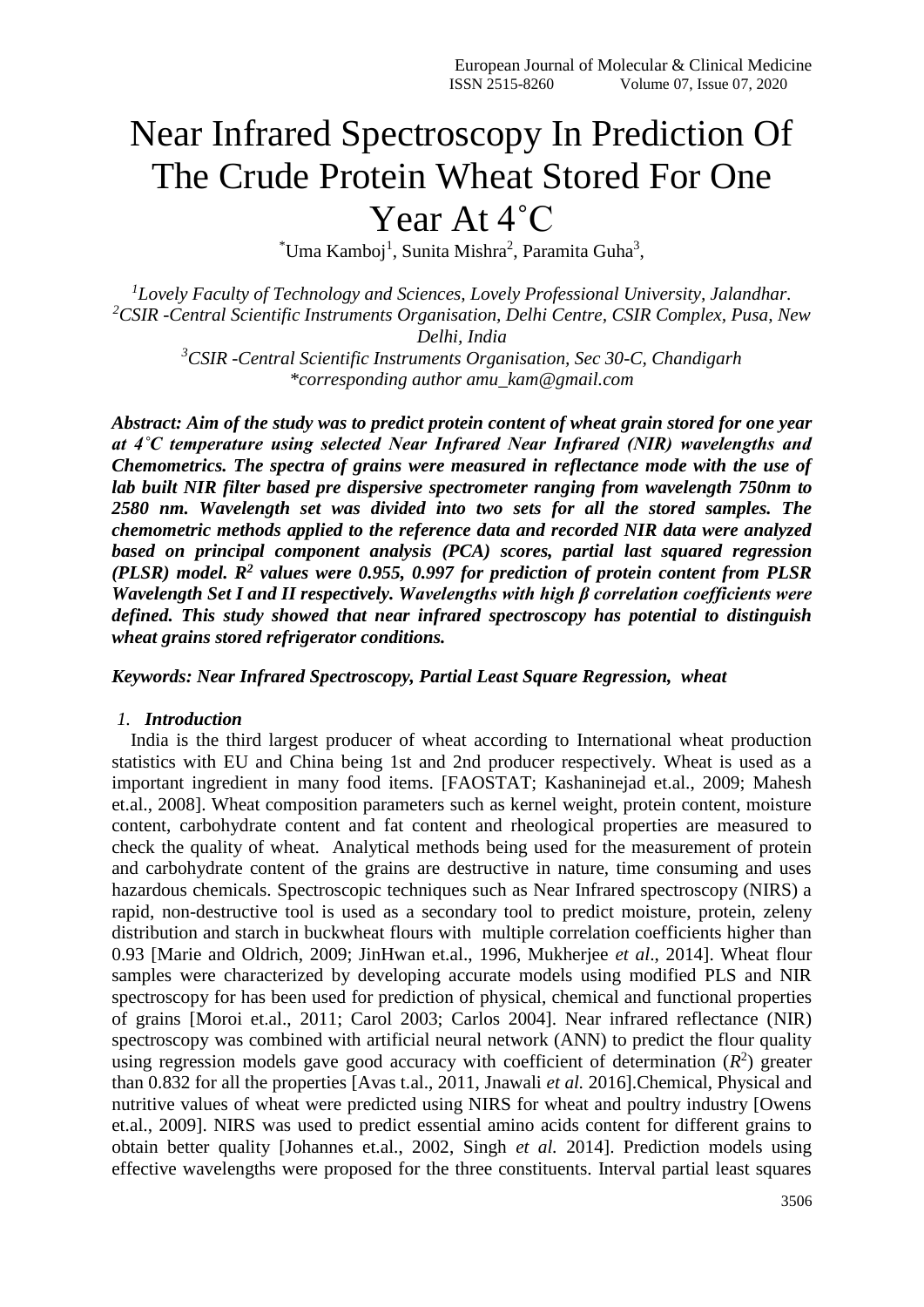(iPLS), successive projections algorithm (SPA) coupled with multiple linear regression (MLR) regression analysis along with NIRS were used to predict protein content, carbohydrate and crude fat content of millets [Jing Chen et.al., 2013].

Wheat is grown once a year thus it is being stored since ancient times to meet the requirements during the needy time. During storage free radical generation within grains results in molecular damage affecting chemical and quality parameters of wheat depending upon storage condition and time [McDonald, 1999]. Storage dependence on wheat variety was also studied on different wheat varieties during one year at four different storage conditions by measuring total protein content, starch content, hectolitre weight, wet gluten content, and seleny sedimentation using near infrared transmittance spectroscopy and flour titrable acidity using analytical methods [Marie and Dana, 2002].

Wheat grain stored for 180 days was investigated for quality properties using analytical methods [Hakam, 2015]. Changes in biochemical properties of wheat grains stored various temperatures for six months were studied [Zia and Shah, 1999]. It is required to develop an algorithm or a statistical model to predict the quality parameters of wheat grain in a fast, non-destructive and reliable way during storage to maintain the quality of grains.

Objective of this study is develop a fast accurate technique using NIRS and chemometric Principal Least Square Regression (PLSR), analysis prediction of protein content of wheat grains stored at 4 degree for one year.

#### **2. Material and Methods**

# **2.1 Sample collection and Storage**

Wheat grains were collected from local markets of Punjab, India and then cleaned and packed in zip lock bags to keep the humidity of the samples constant. Grains were placed in refrigerator with temperature maintained at  $4^{\circ}$ C. Sample analysis were started after the initial storage of grains for 4 months. Samples were grinded using Glen Mini Grinder GL 4045G for collection of NIR spectra and reference analysis.

#### **2.2 NIR analysis**

Lab made NIR spectrometer in pre dispersive reflectance mode was used as a rapid and non destructive technique to collect the spectra in the range of 700-2580 nm with discrete intervals. When NIR radiation is incident on the sample, sample undergoes molecular overtone vibration and combinational vibration depending upon the bonds present in the sample. The spectra obtained are complex due to overtone and combinational vibration bands. To understand the complex nature of the NIR spectra and to find their relation with the physicochemical properties there is need of a chemometric analysis.

NIR Source used for the analysis was Philips Tungsten Halogen Lamp 50W/12V. Dispersive element used was filters (company). The reflected light from the grounded samples was collected by PbS Detector (Thorlabs) and data was noted down by visualizing on a two channel Oscilloscope (Key sight). Each spectrum was collected in duplicate and the mean was taken. Absorbance was calculated using Lambert's Beer Law. NIR spectra for grains were collected every alternate month for one complete year after initial storage of 4 months.

#### **2.3 Reference Analysis**

Chemical Analysis were done to measure the physicochemical properties, mainly ash content, moisture content, crude fat content, crude protein content and carbohydrate content of wheat grain according to the Association of Official Analytical Chemists (AOAC) methods. Experiments were performed for all the stored grains in triplicate to reduce the experimental and manual errors. Chemical analysis was done every alternate month for all the stored grains.

# **2.4 Statistical Analysis**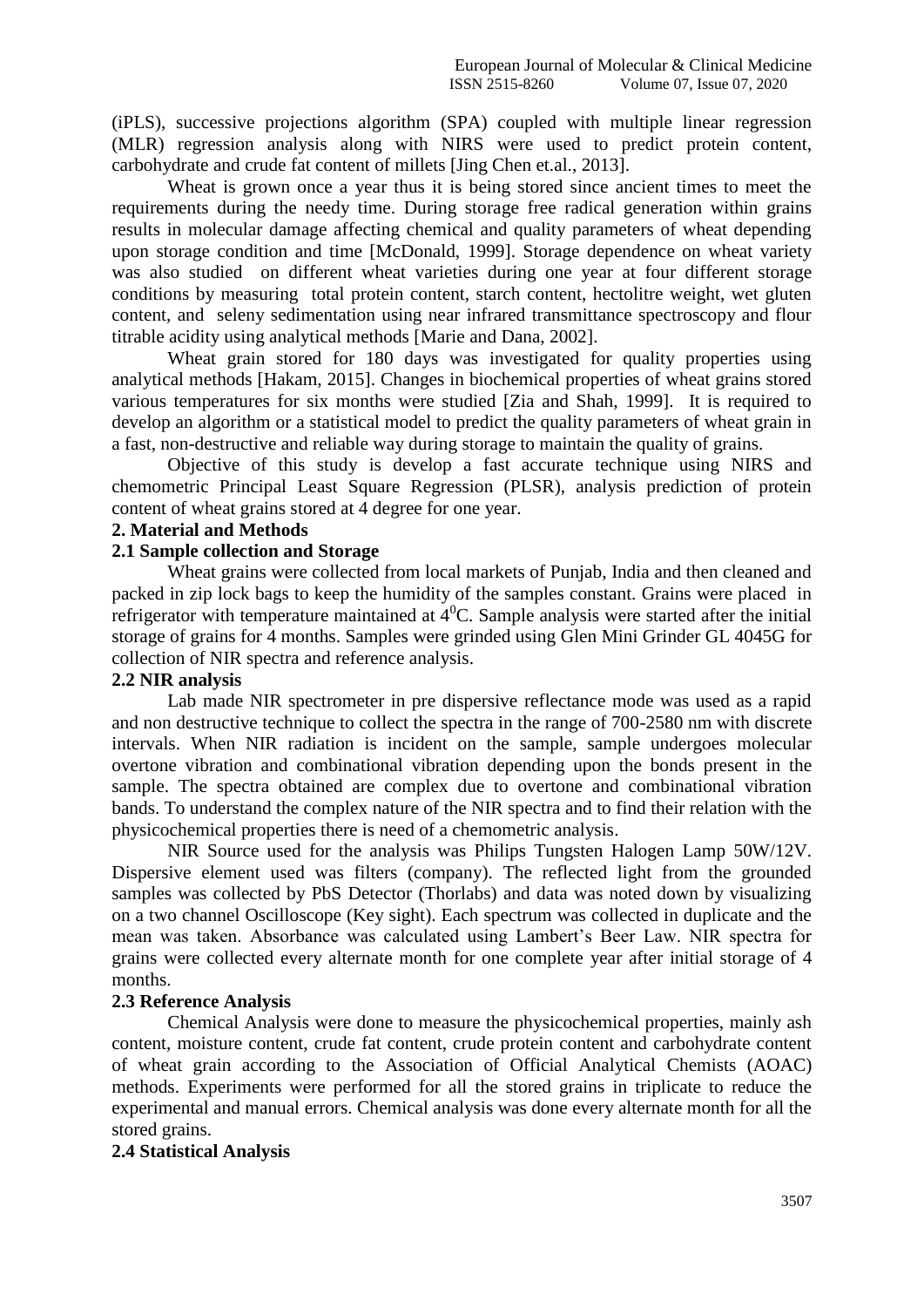| <b>Property</b> | Range                                       | <b>Standard deviation   Mean</b> |          |
|-----------------|---------------------------------------------|----------------------------------|----------|
| Protein         | 8.516574-13.05736   1.285227                |                                  | 11.19467 |
|                 | Carbohydrate   75.02351-82.88749   2.443908 |                                  | 78.49878 |

Chemometric analysis of the Reference data and NIR spectral data was done using statistical software Unscrambler X 10.3. Sample Data were divided in to two sets namely calibration and prediction set in a ratio of 4:1. The spectral data as well as reference data were preprocessed before the analysis. The spectral data was smoothened using Savitzky Golay Algorithm and then maximum Normalization and linear baseline correction was applied to the data. Principal Component Analysis (PCA) was performed on the complete data set using Non Linear Partial Least Square (NIPLAS) Algorithm to develop relation between the samples (score plot) and spectral variable (loading plot). Analysis of the data were done using Principal component analysis, Partial Least Square Regression (PLSR) using NIPLAS algorithm. Correlation  $(R^2)$  and Root Mean Square Error (RMSE) for PLSR was calculated. The minimum number of wavelengths or important spectral variables required to predict the protein content of the wheat samples were determined using regression coefficient. Wheat quality under study in varied depending due to different varieties.

# **3. Results and Discussions**

## **3.1 Reference analysis**

Statistical results for the protein and carbohydrate content for wheat samples stored for one year under different storage conditions are shown in Table 1.

# **Table 1: Statistical parameters for wheat for protein and carbohydrate**

# **3.2 NIR Spectrum**

Near Infrared spectra of samples was observed from 780-2500nm. The samples absorption peaks were observed in the ranges 780-860nm, 960-1340nm, 1600-1900nm, 1960- 2094nm, 2100-2180nm refers to the C-H, O-H, N-H stretch first, second overtone and combination band vibrations respectively due to protein, carbohydrate, fiber, crude fat present in the samples [Jerry and Lois, 2012]. The peak absorbance of the spectrum may be due to protein and carbohydrate content so statistical analysis was used to develop a regression model to predict the protein and carbohydrate composition individually.

# **3.3 Chemometric Analysis**

PCA loading plot results showed that the wavelength range can be divided into two spectral group: 700-1620nm (Group1) and 1660-2177 nm (Group 2) (Fig. 1). Group I has the wavelengths in fourth quadrant and Group II in first quadrant of PCA plot. The wavelengths at the boundaries of two groups correspond to the C-H vibrations which show that the C-H vibration of the samples stored at different temperatures may be undergoing a change in vibrational frequency that results in the variation of wavelengths.

From the NIR data along with the reference data, predictive models was developed using PLSR for protein.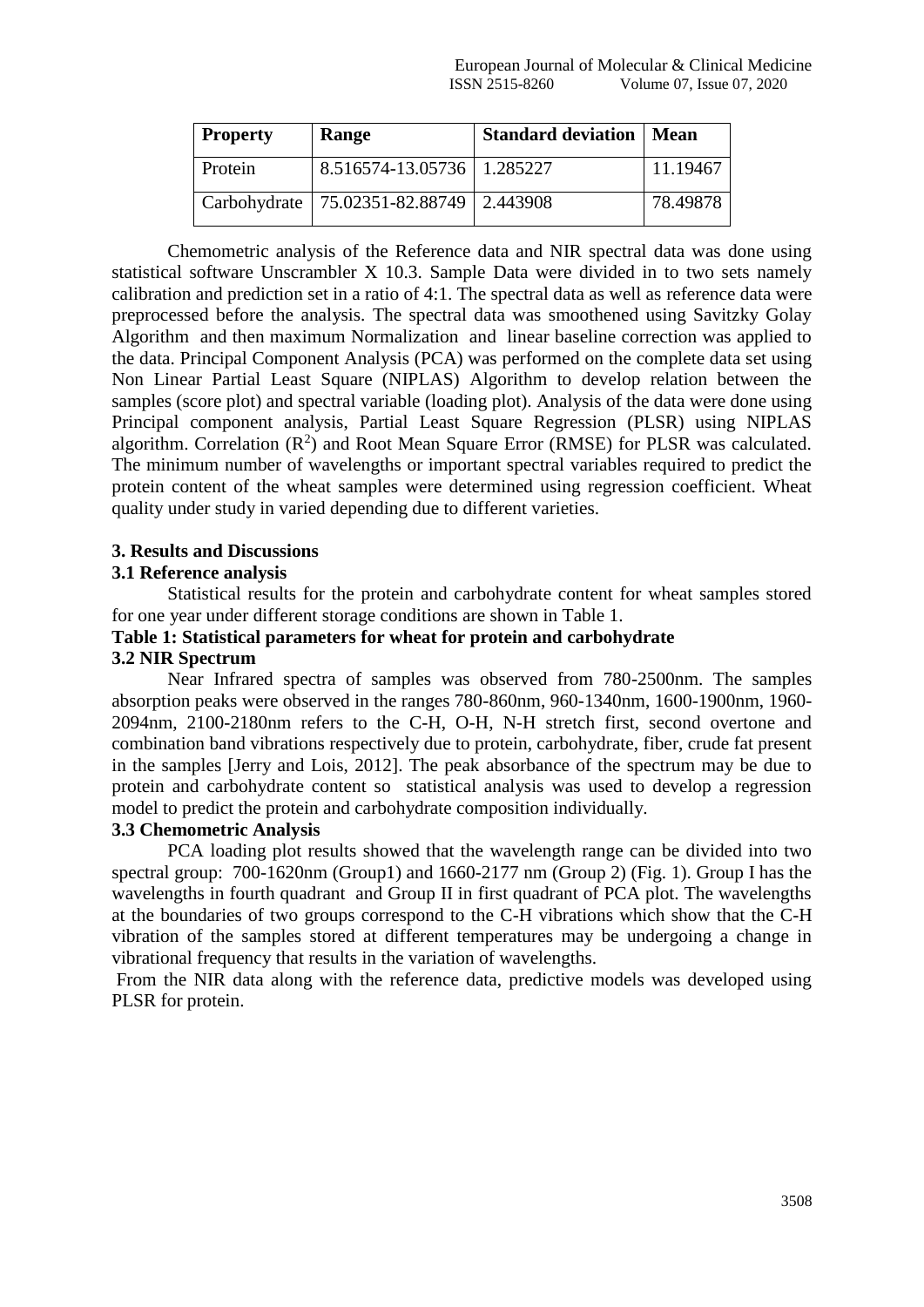

## **Figure 1 Principal Component Analysis for the samples 3.4 Partial Least Square regression Analysis**

Partial Least Square Regression was applied using the NIPLAS algorithm and full cross validation technique was used for validation. As mentioned above Savitzky Golay Smoothening, maximum Normalization and Linear Baseline correction were used for preprocessing before regression analysis. It was observed that first four factors were enough to predict the protein and carbohydrate content of the stored grains and it accounted for 99% of variations in the data set. Values of  $\mathbb{R}^2$  and RMSE for calibration ( $\mathbb{R}^2$  and RMSEC) and validation ( $\mathbb{R}^2$ <sub>v</sub> and RMSEV) are shown in Table 2. The results show that the models are able to predict the protein content of samples stored.

**Table 2. PLS regression model predicted vs. reference value result for protein prediction**

| Wavelength set $\vert R^2C \vert$                       |                   | <b>RMSEC</b>   $\mathbb{R}^2$ <sub>V</sub> |                    | <b>RMSEV</b> |  |  |
|---------------------------------------------------------|-------------------|--------------------------------------------|--------------------|--------------|--|--|
| <b>Prediction of Protein using PLS Regression Model</b> |                   |                                            |                    |              |  |  |
| <b>Group I</b>                                          | $0.955 \mid 0.09$ |                                            | $0.915 \mid 0.117$ |              |  |  |
| <b>Group II</b>                                         | 0.997             | 0.023                                      | 0.975              | 0.071        |  |  |

The weighted regression correlation coefficients (β-Coefficient) were used as a parameter to know the important wavelengths responsible for the prediction of dependent variables in a Partial Least Square Regression Analysis. Higher the magnitude of the coefficient more important is the variable. Negative values of the variables show that they have negative correlation with the independent variable. On the basis of the β-coefficents most favorable wavelengths for prediction of protein and carbohydrate contents for the samples were identified and are listed in Table 3. Wavelengths 1450nm, 1490nm, 1540nm, 1780nm, 1820nm, 1930nm, 2100nm, 2170nm, 2180nm having high β-coefficient for prediction of carbohydrate content correspond to O-H stretch  $1<sup>st</sup>$  overtone, C-H stretch  $1<sup>st</sup>$ overtone, O-H stretch and C-O stretch  $2<sup>nd</sup>$  overtone, HOH deformation combination, O-H stretch and C-O bend combination, Asymmetric C-O-O stretch third overtone bands and wavelengths 1143nm, 1400nm, 1440nm, 1500nm, 1820nm, 1900nm, 1930nm, 1960nm, 1980nm, 2100-2180nm important for protein content prediction correspond to C-H 2nd overtone, O-H  $1<sup>st</sup>$  overtone, N-H  $1<sup>st</sup>$  overtone, Asymmetric N-H stretch/amide H<sup>b</sup> combination, Asymmetric C=O strech  $4<sup>th</sup>$  overtone, C=O stretch/ amide III<sup>b</sup> combination bands [Jerry and Lois, 2012].

**Table 3: Wavelengths for different groups with high value of B- coefficients from the PLSR model for protein content prediction for the 40C stored samples.**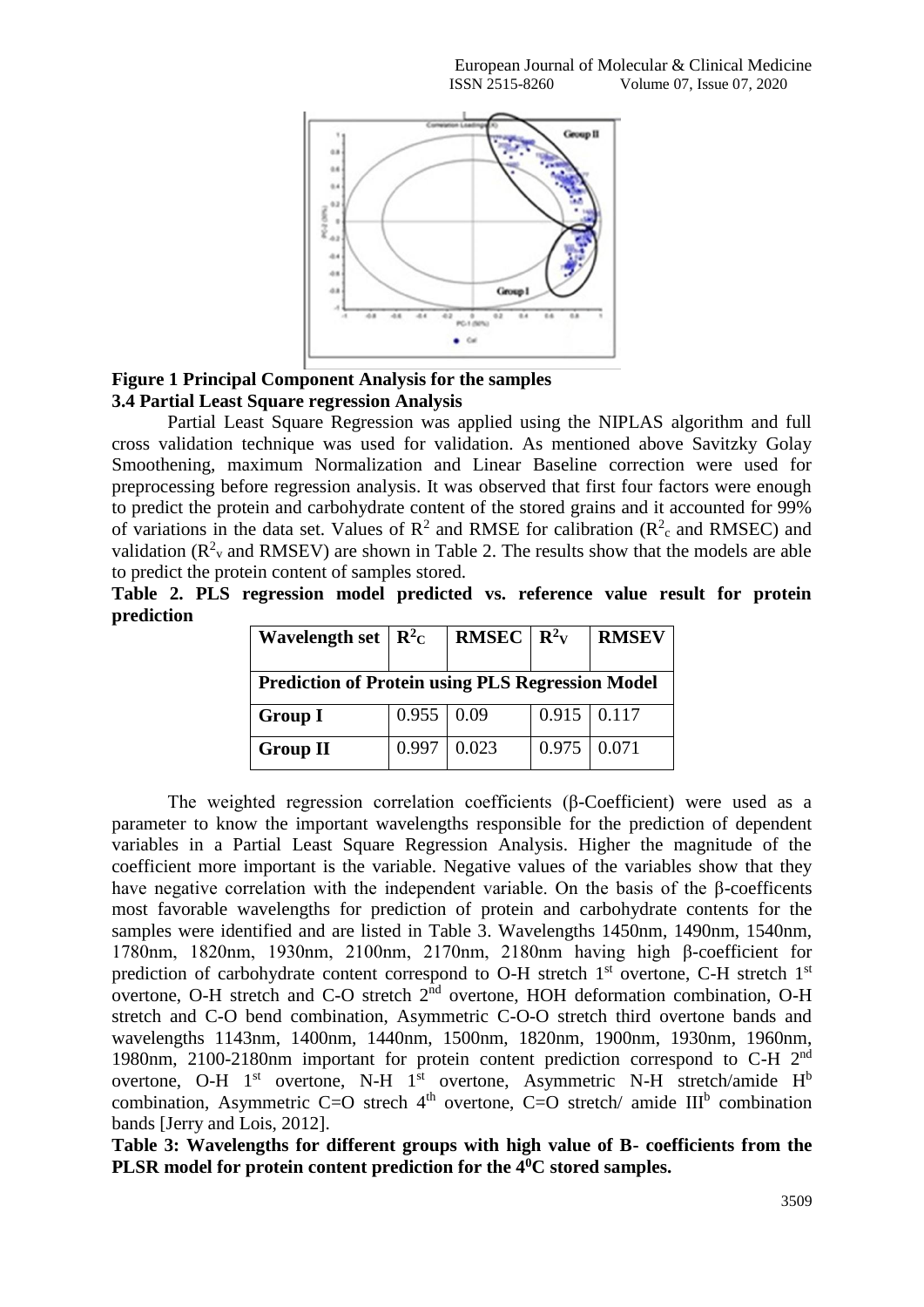| Protein      |               |  |  |  |
|--------------|---------------|--|--|--|
| $4^0$ C      |               |  |  |  |
| <b>Set I</b> | <b>Set II</b> |  |  |  |
| 820          | 1400          |  |  |  |
| 860          | 1900          |  |  |  |
| 870          | 1933          |  |  |  |
| 880          | 1938          |  |  |  |
| 940          | 1940          |  |  |  |
| 1064         | 1960          |  |  |  |
| 1100         | 2100          |  |  |  |
| 1140         | 2177          |  |  |  |
| 1300         | 2178          |  |  |  |
| 1340         |               |  |  |  |

## **Acknowledgments**

First author acknowledges CSIR - Council for Scientific and Industrial Research for Senior Research Fellowship grant due the research work.

## **References**

*A Moroi, N Vartolomei, A Alisa-Vasilica, I Denisa Nistor, Iuliana Mihaela Lazăr (2011), Prediction of the ash content of wheat flours using Spectral and chemometric methods, Food Technology, 35: 33-45*

*[Ayse C. Mutlu,](http://link.springer.com/search?facet-creator=%22Ayse+C.+Mutlu%22) [Ismail Hakki Boyaci,](http://link.springer.com/search?facet-creator=%22Ismail+Hakki+Boyaci%22) [Huseyin E. Genis,](http://link.springer.com/search?facet-creator=%22Huseyin+E.+Genis%22) [Rahime Ozturk,](http://link.springer.com/search?facet-creator=%22Rahime+Ozturk%22) [Nese Basaran-](http://link.springer.com/search?facet-creator=%22Nese+Basaran-Akgul%22)[Akgul,](http://link.springer.com/search?facet-creator=%22Nese+Basaran-Akgul%22) [Turgay Sanal,](http://link.springer.com/search?facet-creator=%22Turgay+Sanal%22) [Asuman Kaplan Evlice,](http://link.springer.com/search?facet-creator=%22Asuman+Kaplan+Evlice%22) (2011) Prediction of wheat quality parameters using near-infrared spectroscopy and artificial neural networks, European Food Research and Technology, 233: 267-274.*

*Carlos Miralbés (2003) Prediction Chemical Composition and Alveograph Parameters on Wheat by Near Infrared Transmittance Spectroscopy, J. Agric. Food Chem, 51: 6335– 6339*

*Carlos Miralbés (2004) Quality control in the milling industry using near infrared transmittance spectroscopy, Food Chemistry 88: 621–628*

*FAOSTAT, Food and Agriculture Organization Corporate Statistical Database.*

*H JinHwan, I Kiyokazu, K Ivan and K Yasomoti, (1996) Diffuse Reflectance Spectroscopic Analysis of the Amounts of Moisture, Protein, Starch, Amylose, and Tannin in Buckwheat Flours. Journal of Nutritional Science and Vitaminology, 42: 359-366.*

*H Marie and F Oldrich, (2015) Prediction of wheat and flour Zeleny sedimentation value using NIR technique.Czech journal of Food Sciences, 21: 91-96.*

*Hakan Kibar, (2015) Influence of storage conditions on the quality properties of wheat varieties, Journal of Stored Products Research, 62: 8-15.* 

*Jing Chen, Xin Ren, Qing Zhang, Xianmin Diao, Qun Shen, (2013) Determination of protein, total carbohydrates and crude fat contents of foxtail millet using effective wavelengths in NIR spectroscopy, Journal of Cereal Science, 58:241–24.*

Mukherjee, R., Lawes, G., & Nadgorny, B. (2014). *Enhancement of high dielectric permittivity in CaCu3Ti4O12/RuO2 composites in the vicinity of the percolation threshold. Applied Physics Letters, 105(7), 072901.*

Singh, A., Lin, Y., Liu, W., Yu, S., Pan, J., Ren, C., & Kuanhai, D. (2014). *Plant derived cationic dye as an effective corrosion inhibitor for 7075 aluminum alloy in 3.5% NaCl solution*. *Journal of Industrial and Engineering Chemistry*, *20*(6), 4276-4285.